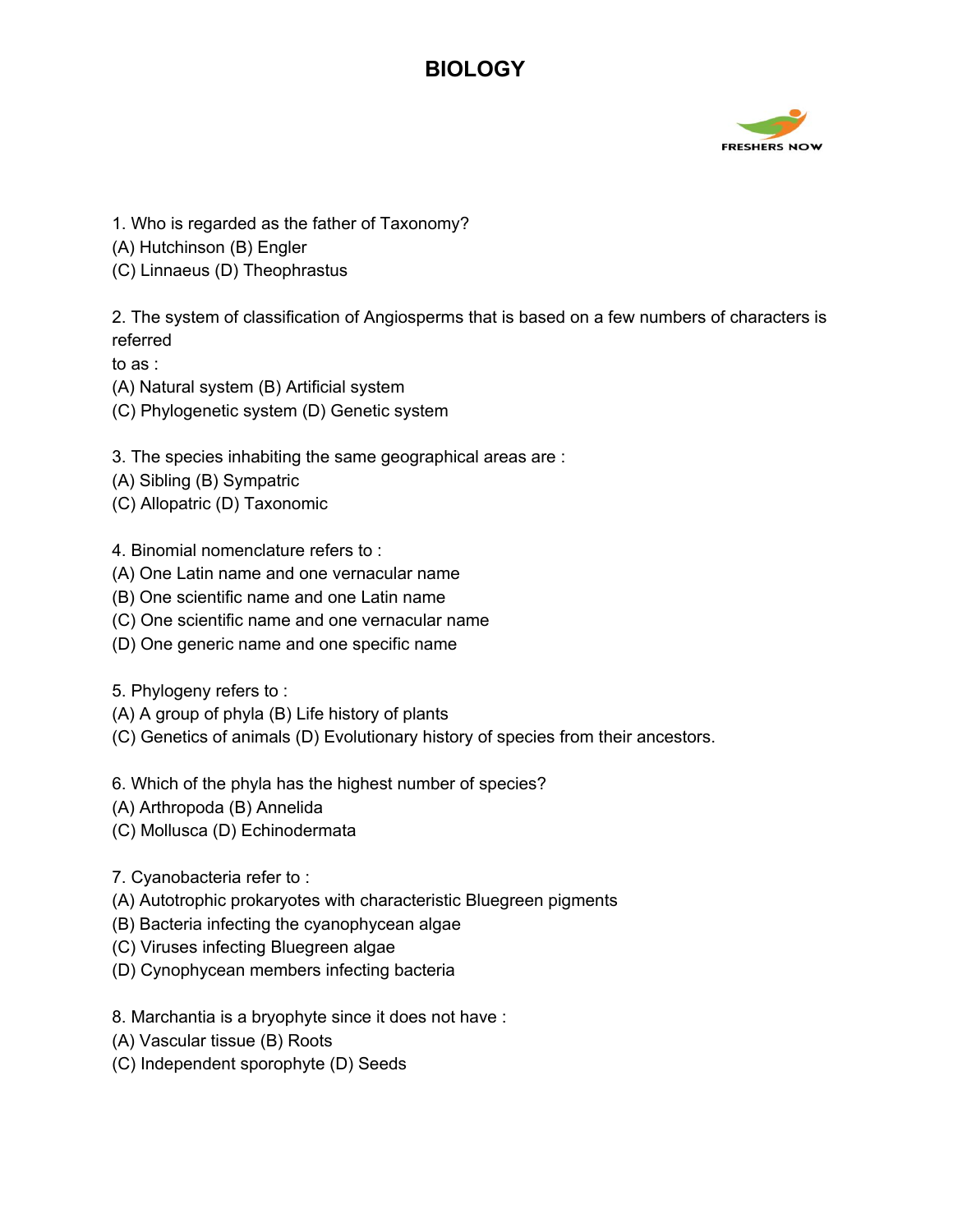

- 9. The fern leaves are known as :
- (A) Blades (B) Sporophylls
- (C) Lamina (D) Fronds
- 10. Young leaves of Cycas show :
- (A) Simple venation (B) Circinate venation
- (C) Alternate arrangement (D) Opposite arrangement
- 11. The seed of Pinus is :
- (A) Covered and non-endospermic
- (B) Naked and non-endospermic
- (C) Abaxially placed and covered
- (D) Adaxially placed naked and endospermic

12. The petiole modified into the leaf-like structure is known as :

- (A) Phylloclade (B) Phyllode
- (C) Cladode (D) Cladophyll
- 13. Scutellum is the first leaf of :
- (A) Gymnosperms (B) Monocots
- (C) Dicots (D) Pteridophytes
- 14. The nucleus is absent in :
- (A) Xylem parenchyma (B) Phloem parenchyma
- (C) Mature sieve cells (D) Companion cells
- 15. The dead cells that have a mechanical function are called:
- (A) Parenchyma (B) Collenchyma
- (C) Sclerenchyma (D) Companion cells
- 16. The water potential increases due to :
- (A) Addition of solutes (B) Pressure
- (C) Evaporation (D) Afforestation
- 17. Which of the following elements is required for Photolysis of water :
- (A) Magnesium (B) Manganese
- (C) Calcium (D) Zinc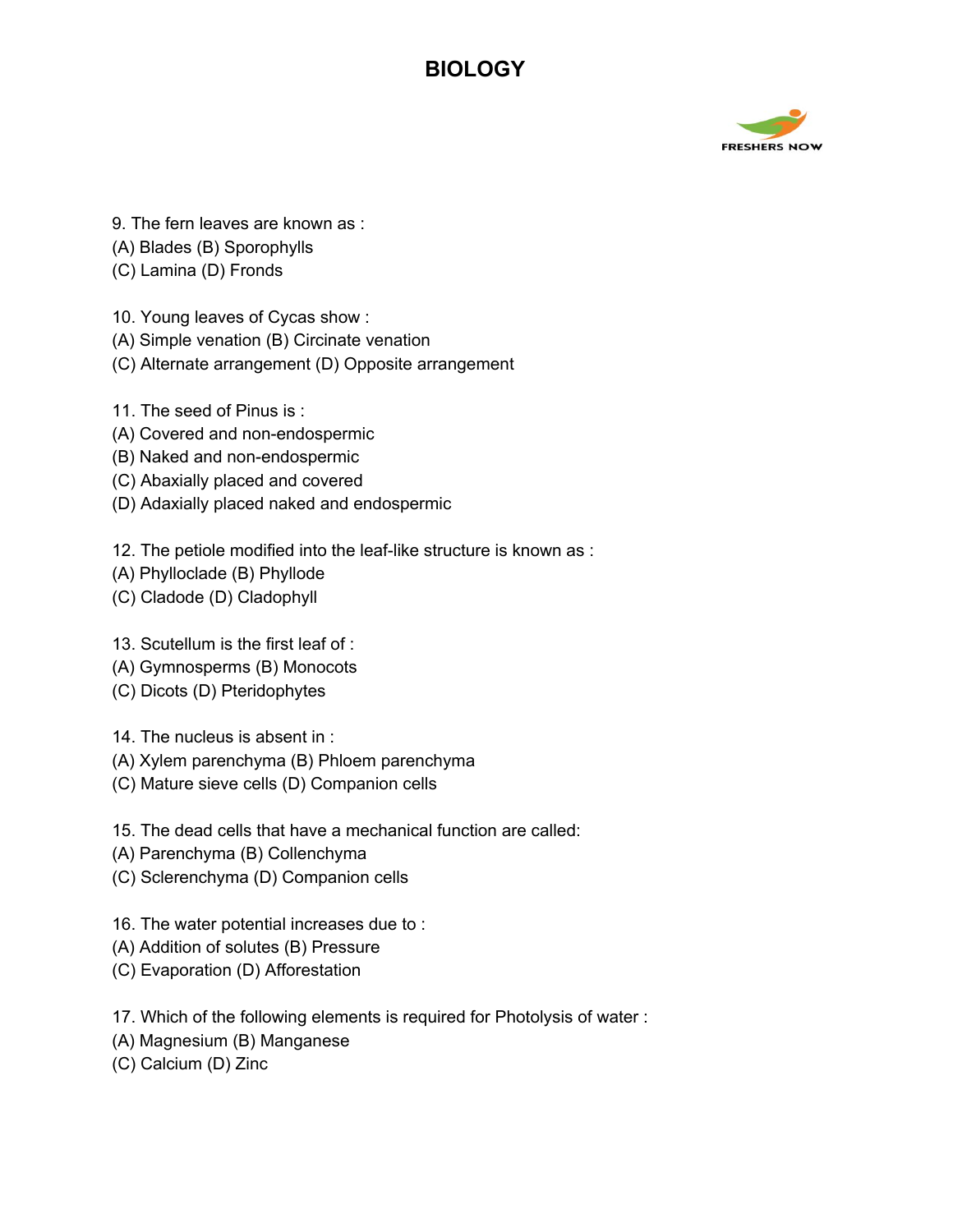

- 18. The translocation of sugars in angiosperms occurs in the form of :
- (A) Glucose (B) Fructose
- (C) Sucrose (D) Lactose
- 19. Which element is essential as electron carrier :
- (A) Potassium (B) Iron
- (C) Zinc (D) Calcium

20. The plants bend towards light because :

- (A) The roots send the message to the stem to do so
- (B) The stems like sunlight
- (C) The food material is translocated from leaves to stem causing bending
- (D) Due to the secretion of growth-promoting substances at the tip
- [https://exams.freshersnow.com/category/entrance-exam-ques](https://www.freshersnow.com/previous-year-question-papers/)tion-papers/
- 21. Pollenkit helps in the :
- (A) Nutrition of pollen (B) Nutrition of insects
- (C) Formation of pollen (D) Sticking to the body of insects
- 22. What is the function of tapetum in a developing anther?
- (A) To obtain food material from the microspores
- (B) To digest the microspores
- (C) To provide food material to the developing microsporocytes
- (D) To give protection to the inner tissues

23. In a plant growing under dark condition, the leaves turn light-colored, internodes become much elongated and it is termed as :

- (A) Chlorosis (B) Vernalisation
- (C) Etiolation (D) Phyllotaxy
- 24. The term Homeostasis in an ecosystem refers to :
- (A) Feedback mechanism (B) Self-regulatory mechanism
- (C) Influence of production (D) State of equilibrium
- 25. The plants constitute the :
- (A) First trophic level (B) Second trophic level
- (C) Third trophic level (D) Fourth trophic level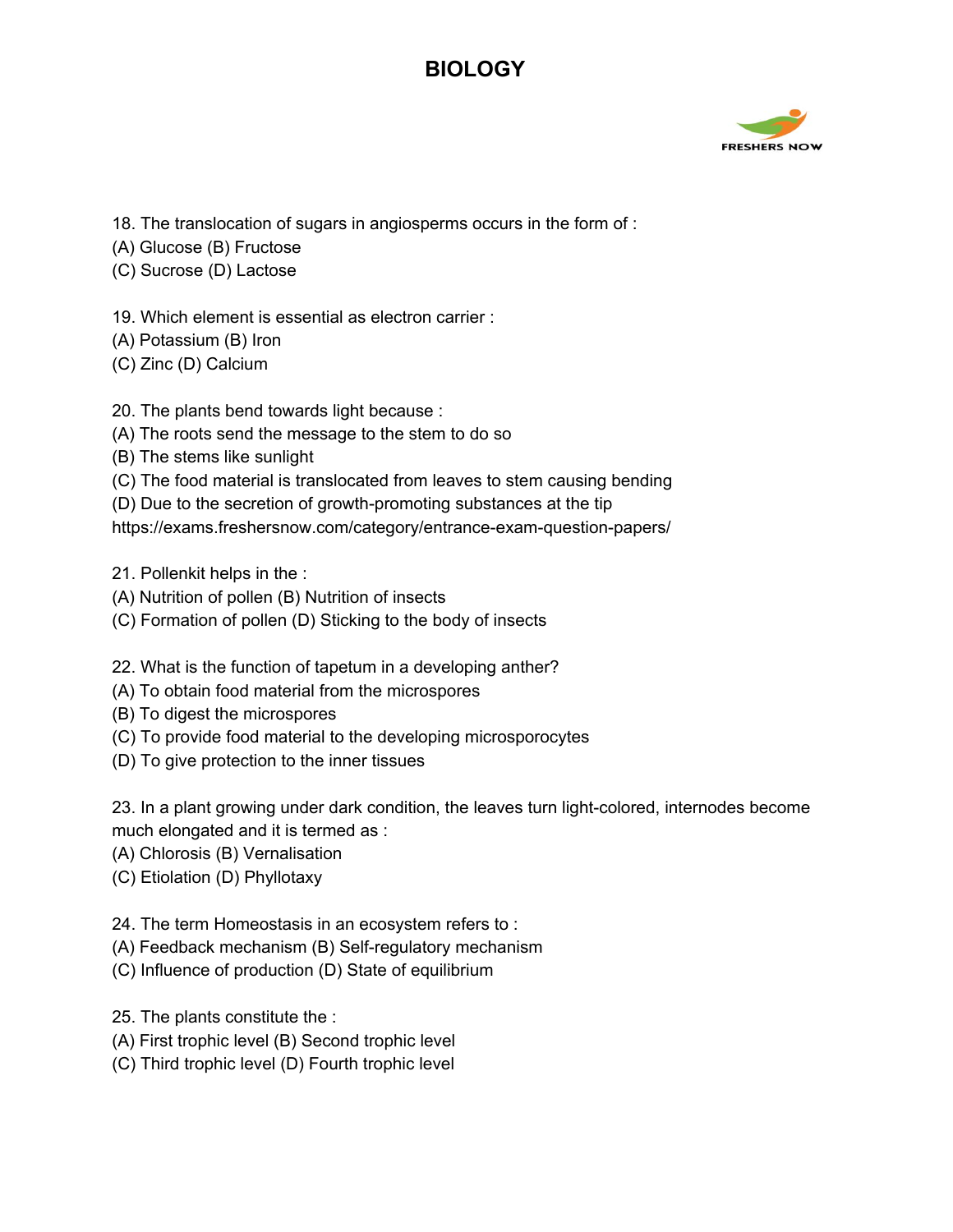

- 26. Biome refers to :
- (A) That part of the earth and its atmosphere which inhabits living organisms
- (B) A community of organisms interacting with one another
- (C) The flora on land
- (D) The flora in an ocean

27. Maximum energy amongst ecosystems is contributed by :

- (A) Crops (B) Forests
- (C) Coral (D) Fuel gas
- 28. The restriction enzymes are also called :
- (A) Molecular markers (B) Molecular scissors
- (C) Vectors (D) Carriers
- 29. Polymerase chain reaction employs :
- (A) Primers and DNA ligase (B) Primers and DNA polymerase
- (C) DNA polymerase only (D) DNA ligase only
- 30. Bt toxin is coded by a gene named as :
- (A) cry
- (B) bty
- (C) tby
- (D) dty
- 31. Which of the following is not a gastrointestinal hormone?
- (A) Gastrin (B) Secretin
- (C) Cholecystokinin (D) Cortisol
- 32. All enzymes are proteins except :
- (A) Ribozymes (B) Kinase
- (C) Dehydrogenase (D) Transaminase
- 33. Enzymes that catalyze the removal of groups from substances by a mechanism other than hydrolysis leaving double bond is called :
- (A) Oxidoreductases (B) Transferases
- (C) Lyases (D) Ligases

34. Klinefelter's syndrome has a sex chromosome complement of :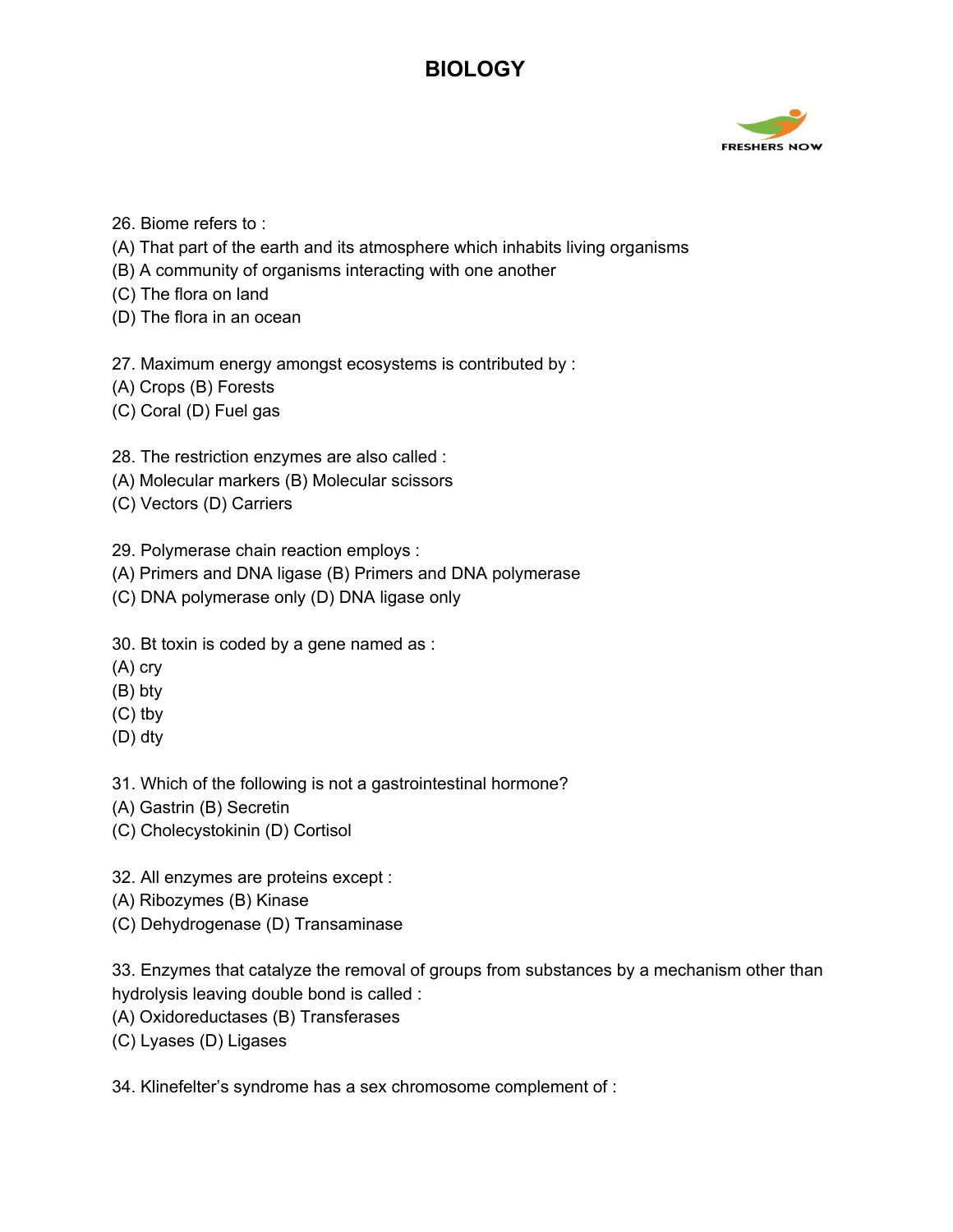

(A) XY (B) XYY (C) XXY (D) XO

35. In which region of the interphase chromosome does transcription take place?

- (A) Heterochromatin (B) Euchromatin
- (C) The telomere (D) The centromere
- 36. The progesterone is secreted by :
- (A) Graffin follicles (B) Corpus luteum
- (C) Interstitial cells (D) Corpus Albicans
- 37. Which of the following is the connective tissue?
- (A) Neurons (B) Nephrons
- (C) Blood (D) Islets of Langerhans

38. Which of the following is an example of highly repetitive DNA?

- (A) Alu element (B) Histone gene cluster
- (C) DNA minisatellite (D) Dispersed repetitive DNA
- 39. 'Saheli' an oral contraceptive for females was developed by :
- (A) AIIMS, Delhi (B) IICB, Kolkata
- (C) CDRI, Lucknow (D) SGPGI, Lucknow

40. A pair of male genital pores in earthworm is present on the ventrolateral sides of the :

- (A) 14th segment (B) 18th segment
- (C) 10th segment (D) 15th segment
- 41. Pseudocolor is a characteristic feature of :
- (A) Annelids
- (B) Arthropods
- (C) Platyhelminthes
- (D) Aschelminthes
- 42. Example of a marine dinosaur is :
- (A) Pelycosaur (B) Tyrannosaurus
- (C) Ichthyosaur (D) Pterosaur
- 43. Sharks and Rays belong to class :
- (A) Osteichthyes (B) Chondrichthyes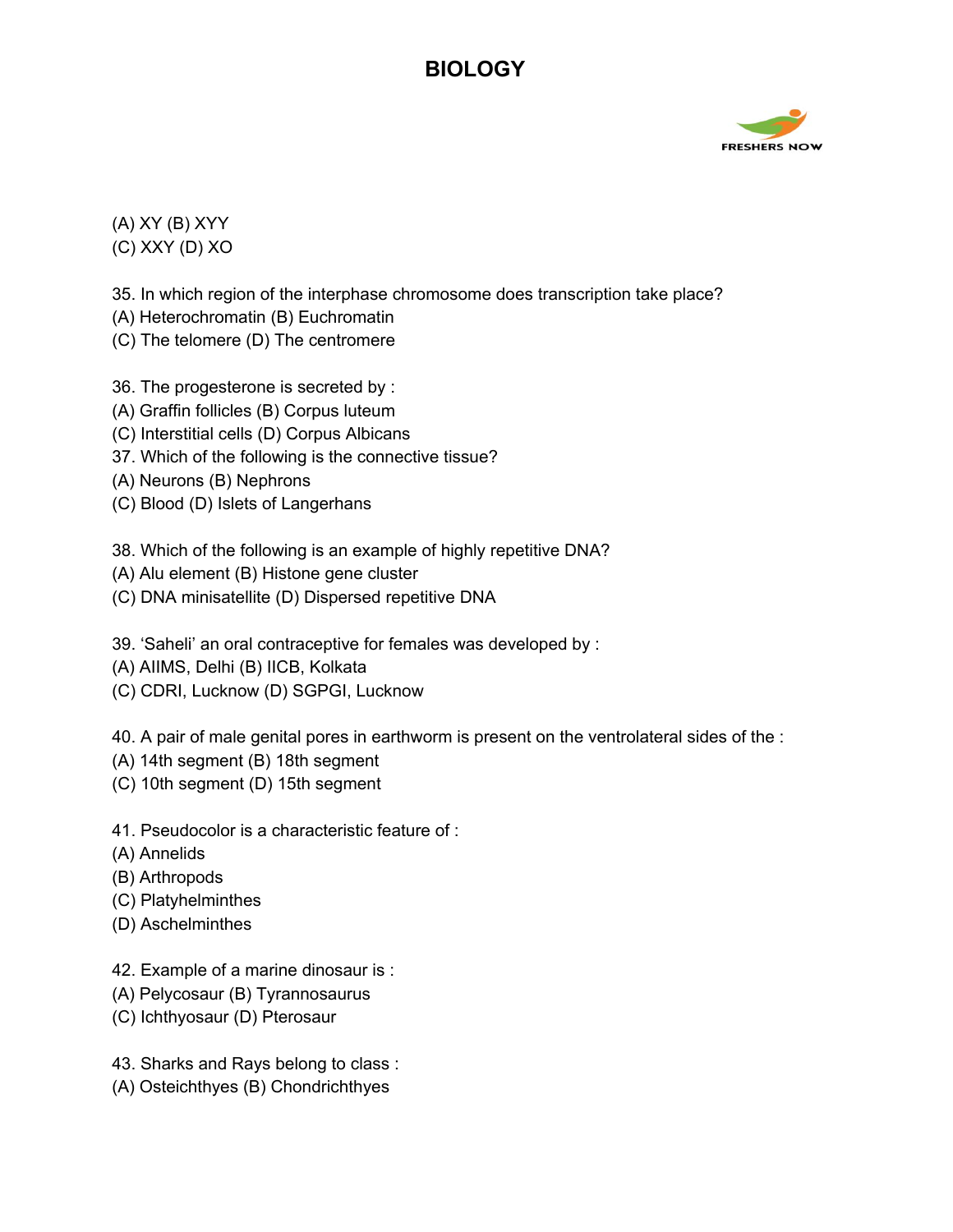

- (C) Cyclostomata (D) Amphibian
- 44. The capacity to differentiate colors lies in :
- (A) Cones (B) Rods
- (C) Pigment epithelium (D) Ganglion cell layer

45. A parasitic disease which is not transmitted through the bite of insect vector :

- (A) Filariasis (B) Malaria
- (C) Leishmaniasis (D) Ascariasis

46. Recombination between homologous chromosomes is completed by the end of :

- (A) Zygotene (B) Leptotene
- (C) Pachytene (D) Diplotene

47. The antibodies which are present in abundance in colostrum are :

- (A) IgG (B) IgM
- (C) IgA (D) IgD

48. Organs of excretion and osmoregulation in Platyhelminthes are :

- (A) Contractile vacuoles (B) Flame cells
- (C) Nephridia (D) Hepatic caecae

49. The maturation and development of T-lymphocytes take place in :

- (A) Thymus (B) Spleen
- (C) Lymph nodes (D) MALT

50. The enzyme which is responsible for replication of HIV in the macrophages of the host is :

- (A) Reverse transcriptase (B) RNA Polymerase
- (C) DNA Polymerase (D) DNA Ligase
- 51. Which of the following traits was not studied by Mendel?
- (A) Flower position (B) Seed color
- (C) Flower color (D) Seed size
- 52. The body cavity of coelomates is lined by :
- (A) Mesoderm (B) Ectoderm
- (C) Endoderm (D) Protoplasm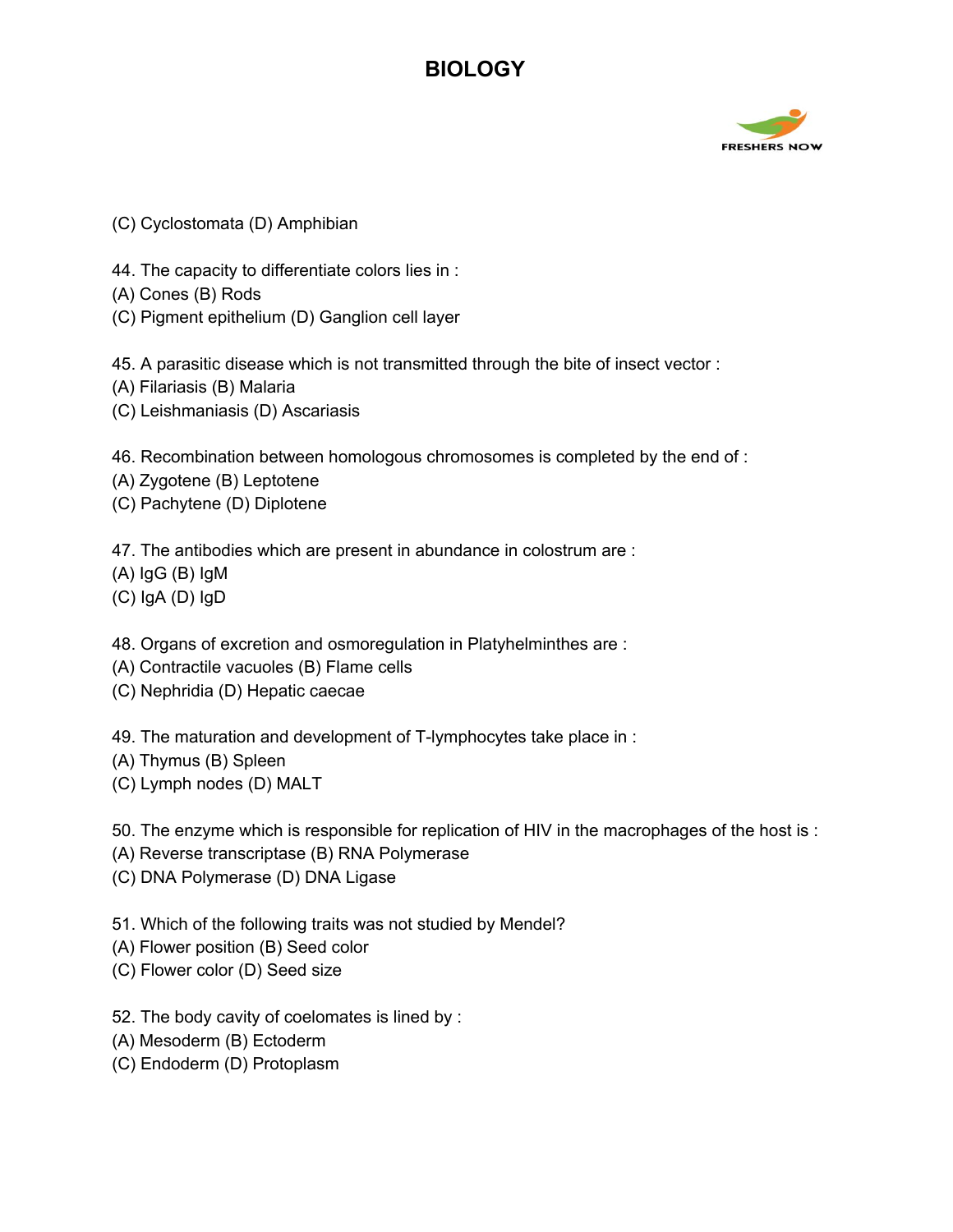

53. In-ear, the membranous labyrinth is filled with a fluid called :

(A) Endolymph (B) Perilymph

(C) Plasma (D) Haemolymph

54. Most of the fats absorbed in the small intestine enter the :

(A) Lacteals (B) Arterioles

(C) Venules (D) Microvilli

55. The wall of the internal organs such as blood vessels, stomach, and intestine contains this type of

muscle tissue :

(A) Smooth muscle fiber (B) Cardiac muscle fiber

(C) Skeletal muscle fiber (D) Neural tissue

56. Testosterone, the male sex hormone is synthesized in the :

(A) Seminiferous tubules (B) Interstitial cells

(C) Vas defers (D) Prostate gland

57. In humans, the right atrioventricular aperture of the heart is guarded by :

(A) Monocuspid valve (B) Bicuspid valve

(C) Tricuspid valve (D) Tetracuspid valve

58. In which part of the nephron the reabsorption of filtrate is minimum?

(A) Proximal convoluted tubule (B) Glomerulus

(C) Distal convoluted tubule (D) Henle's loop

59. The chronic use of alcohol may lead to :

(A) Hepatitis B (B) Cirrhosis

(C) AIDS (D) Pneumonia

60. Which organ is called the graveyard of RBCs?

(A) Spleen (B) Liver

(C) Pancreas (D) Kidneys

Answers 1 2 3 4 5 6 7 8 9 10 C B B D D A A X D B